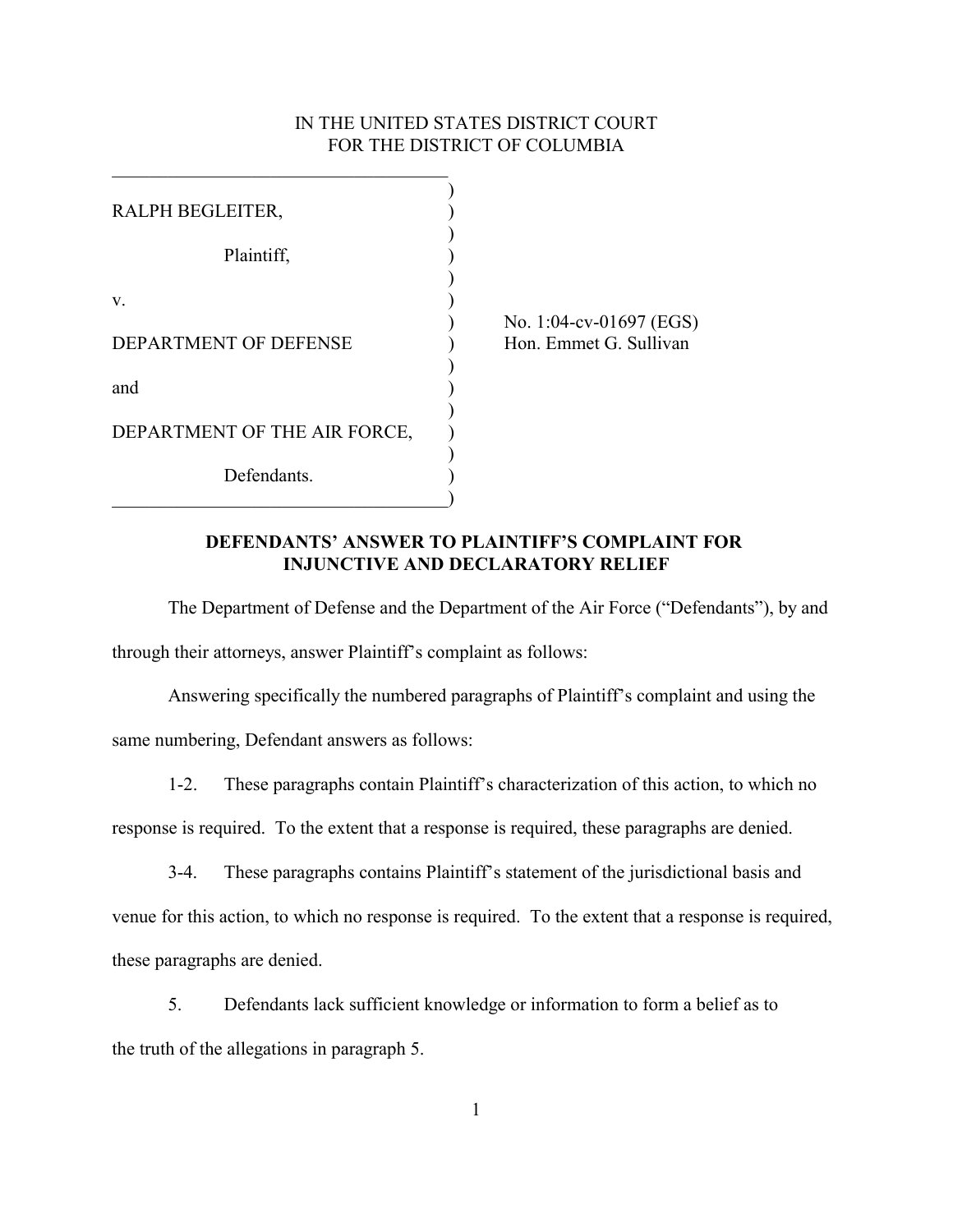6. The first and second sentences of paragraph 6 are admitted. The third sentence of paragraph 6 is denied, except to admit that the Department of the Air Force possesses records that are sought by Plaintiff Begleiter.

7. The first sentence of paragraph 7 is admitted. The second sentence of paragraph 7 is denied, except to admit that the Department of the Air Force is a component of the Department of Defense which is an agency within the meaning of 5 U.S.C. § 552(f). The third sentence of paragraph 7 is admitted.

8. Admitted.

9. Admitted.

10. Denied, except to admit that the Department of Defense has employed photographers to take photographs of the activities of its military components including activities and Dover Air Force Base.

11. Admitted.

12. Paragraph 12 contains Plaintiff's own supposition and opinion to which no response is required. To the extent that a response is required, this paragraph is denied.

13. Admitted.

14. Defendants admit that in February 1991, the Office of the Secretary of Defense Crisis Coordination Center issued an unclassified memorandum which contained, among other statements, the text quoted by Plaintiff. Defendants deny that the 1991 memorandum bans the press from arrival ceremonies as the policy set forth in the 1991 memorandum provides that ceremonies shall occur at the service member's duty or home station and/or the interment site, and not at the port of entry, and that media access to these ceremonies shall be permitted if the

2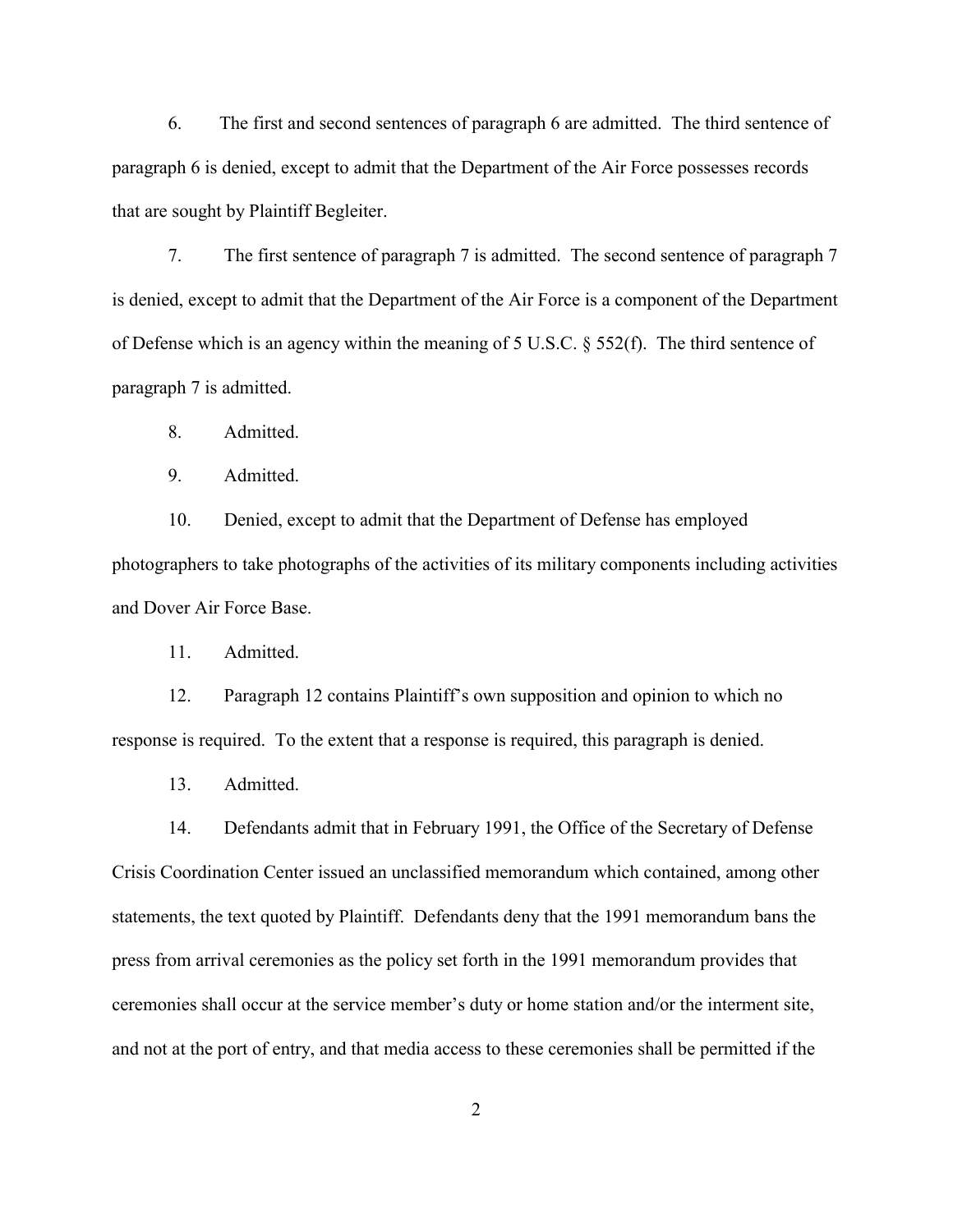fallen service member's family so desires. Defendants admit that the 1991 policy prevents media access to photograph coffins at Dover Air Force Base or at any interim stops.

15-16. Denied, except to admit that members of the media have been permitted to attend certain ceremonies at Dover Air Force Base and the Air Force has released photographs of such ceremonies.

17. Defendants admit that the Department of Defense has reiterated its policy that media are not permitted access to deceased personnel arriving at Dover Air Force Base.

18. Denied, except to admit that members of the media have been permitted to attend certain ceremonies at Dover Air Force Base.

19. Defendants admit that the cited material is available at http://www.defenselink.mil/ news/Oct2003, and respectfully refer the Court to this material for a full and accurate statement of its contents.

20. Admitted.

21. Denied.

22. Defendants admit that the cited material is available at

http://www.defenselink.mil/transcripts/2004/tr20040422-0648.html, and respectfully refer the Court to this material for a full and accurate statement of its contents.

23. The first sentence of this paragraph is admitted. With regard to the second sentence of this paragraph Defendants admit that the cited material is available at http://www.defenselink.mil/transcripts/2003/t03272003\_t0326noc.html, and respectfully refer the Court to this material for a full and accurate statement of its contents.

24. Denied, except to admit that there exist some photographs of flag-draped caskets

3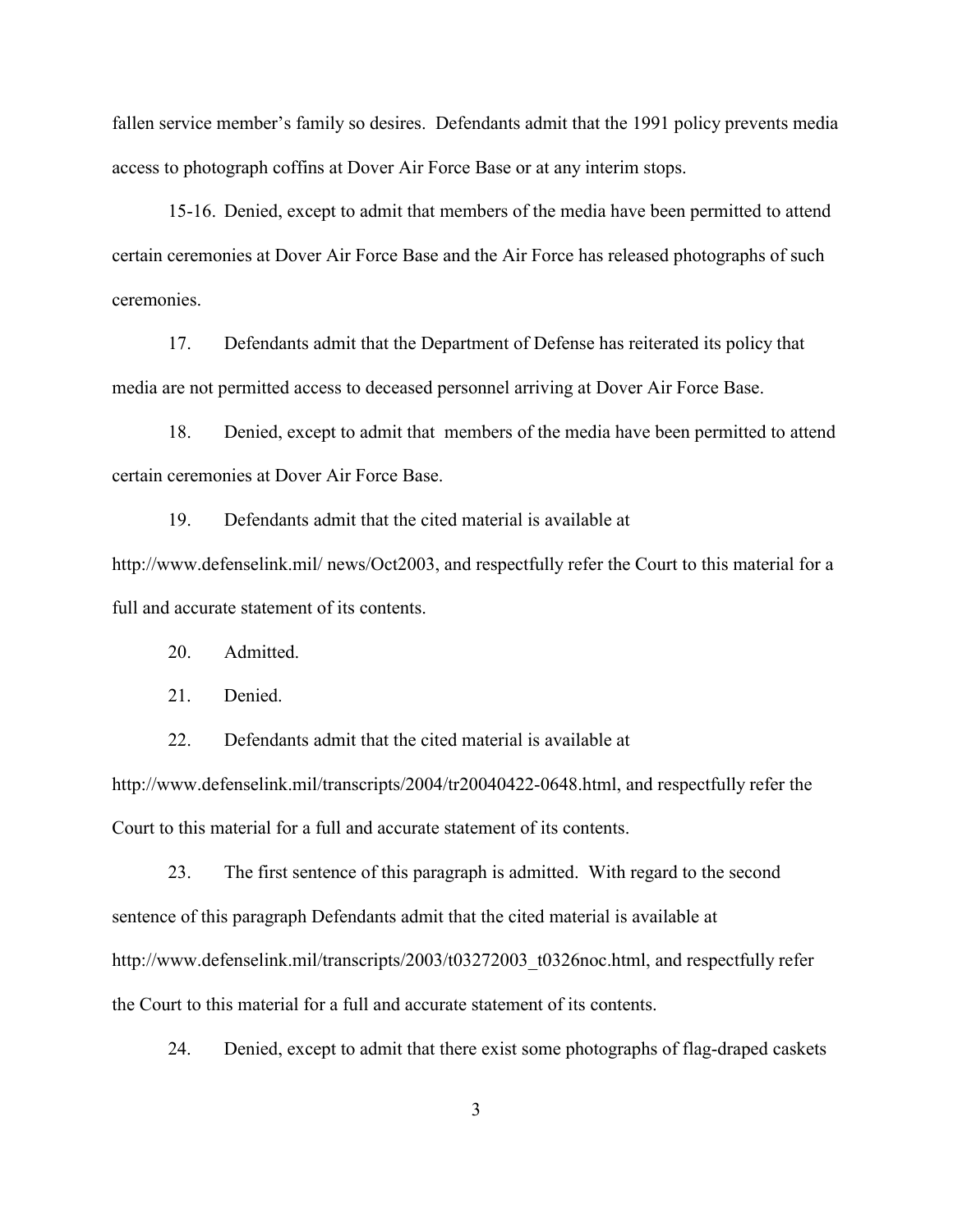which photographs do not indicate the name of the fallen soldiers therein.

25. Defendants admit that certain public statements indicate that privacy concerns militate against releasing photographs of fallen service members pursuant to FOIA.

26. Admitted.

27. Denied.

28. The first sentence of this paragraph is admitted. Defendants lack sufficient knowledge or information to form a belief as to the truth of the second sentence in paragraph 28.

29. This paragraph purports to describe the cited materials, to which the Court is respectfully referred for a full and accurate statement of their contents.

- 30. Denied.
- 31. Admitted.
- 32. Admitted.
- 33. Admitted.
- 34. Admitted.
- 35. Admitted.
- 36. Admitted.
- 37. Admitted.
- 38. Admitted.

39. Defendants admit that Plaintiff sent a facsimile on or about June 30, 2004 that purported to appeal the constructive denial of his April 23, 2004 FOIA request.

- 40. Paragraph 40 states a legal conclusion to which no response is required.
- 41. Admitted.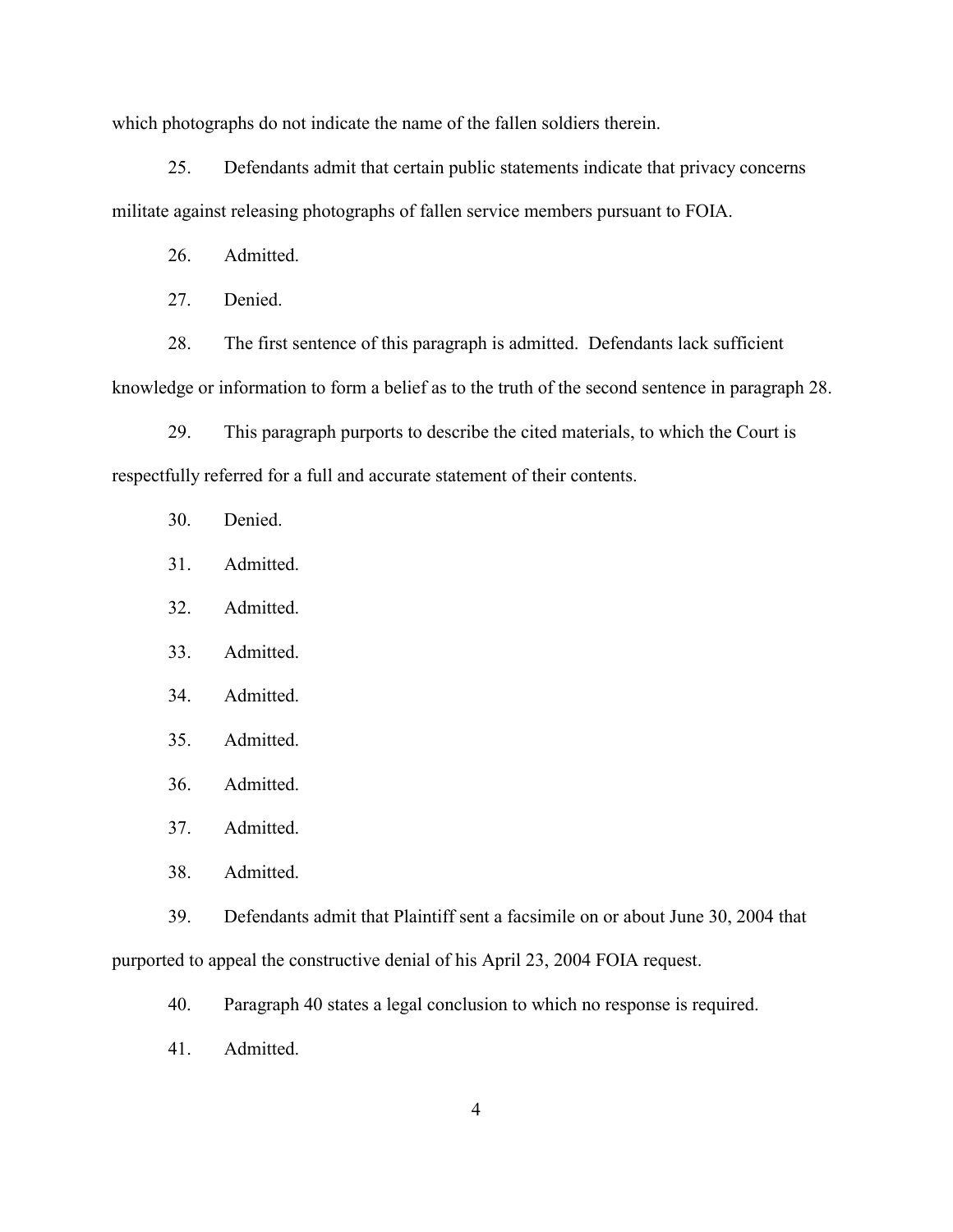- 42. Admitted.
- 43. Admitted.
- 44. Admitted.
- 45. Admitted.
- 46. Admitted.
- 47. Admitted.
- 48. Admitted.
- 49. Admitted.

50. Defendants admit that the Department of Defense has not responded to Plaintiff's

June 30, 2004 communication which relates to the Department of the Air Force.

- 51. Paragraph 51 states a legal conclusion to which no response is required.
- 52. Denied.
- 53. Denied.

54. Defendants incorporate their responses set forth in paragraphs 1-53 as if set forth fully herein.

- 55. Paragraph 55 states a legal conclusion to which no response is required.
- 56. Paragraph 56 states a legal conclusion to which no response is required.
- 57. Paragraph 57 states a legal conclusion to which no response is required.

The remainder of Plaintiff's complaint presents prayers for relief, to which no response is necessary. To the extent any answer is required, Defendant specifically denies that Plaintiff is entitled to the relief requested, or to any relief at all. Defendant specifically denies each allegation of Plaintiff's complaint not otherwise answered.